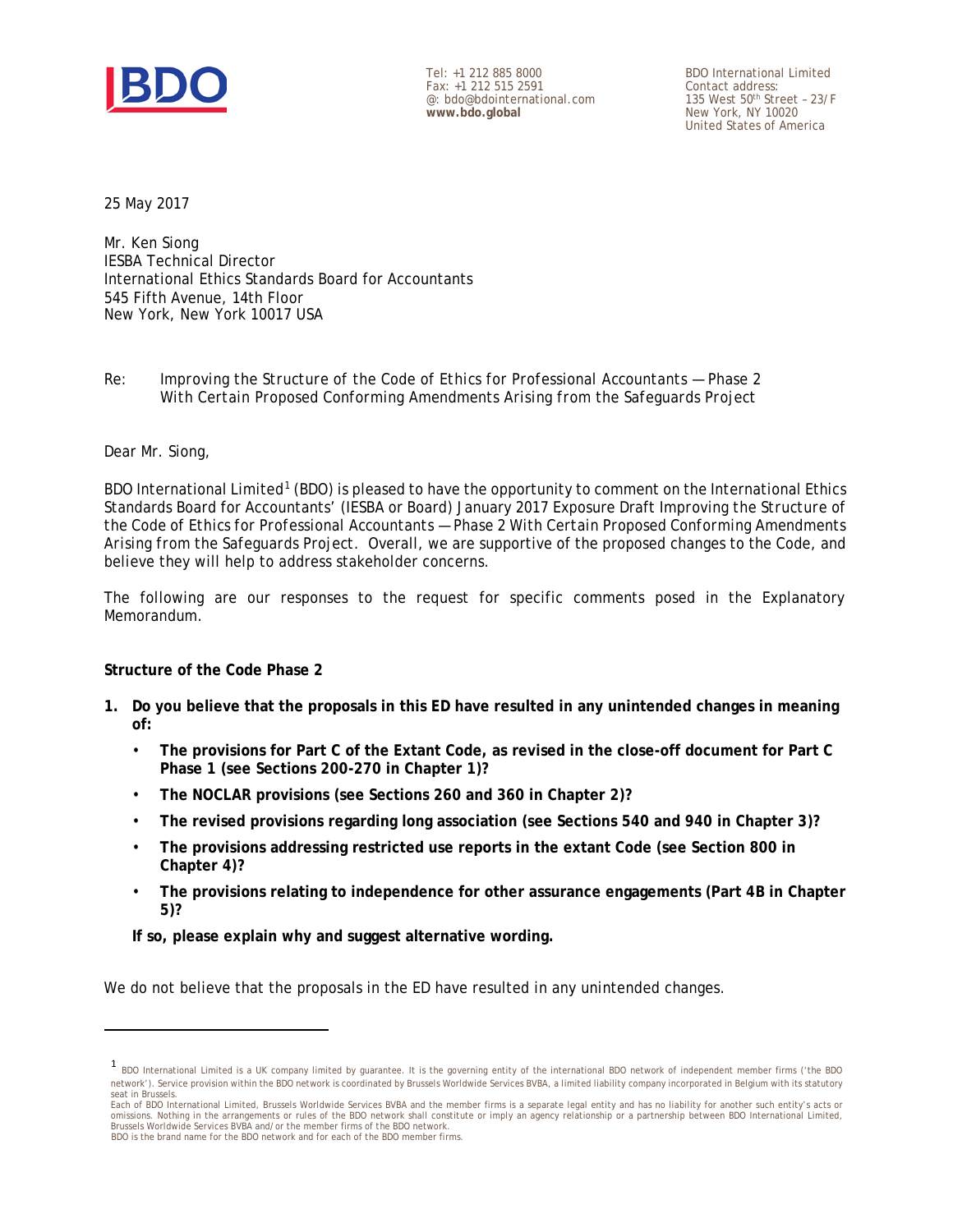**2. Do you believe that the proposals are consistent with the key elements of the restructuring as described in Section III of this Explanatory Memorandum?**

We do believe that the proposals are consistent with the key elements of the restructuring.

### **Conforming Amendments Arising from the Safeguards Project**

**3. Respondents are asked for any comments on the conforming amendments arising from the Safeguards project. Comments on those conforming amendments are requested by April 25, 2017 as part of a response to Safeguards ED-2.**

N/A

# **Effective Date**

**4. Do you agree with the proposed effective dates for the restructured Code? If not, please explain why not.**

We agree with the proposed effective dates for the restructured Code. We believe that June 15, 2019 should give firms sufficient time to communicate and train on any changes to the Code. We also greatly appreciate the Compilation of Proposed Restructured Code document. It has been and will continue to be very useful in preparing for any training or implementation issues that could arise.

In addition to the specific request for comments, we have noted the following minor wording suggestions:

# Section 260:

R260.5 currently states, 'The professional accountant shall apply this section regardless of the nature of the employing organization, including whether or not it is a public interest entity.'

We would suggest it be simplified to, 'The professional accountant shall apply this section for all employing organizations, including public interest entities.'

260.6 A1 states, 'A prohibition on alerting the client prior to….

This was revised to 'A prohibition on alerting the party prior to..' in the Compilation of Proposed Restructured Code document.

We believe that this should be specific and would recommend 'A prohibition on alerting management of the employing organization prior to…'

The titles for responsibilities of professional accountants have been revised to:

- Responsibilities of Professional Accountants (in Business was deleted);
- Responsibilities of Senior Professional Accountants in Business (in Business was not deleted); and
- Responsibilities of Professional Accountants Other than Senior Professional Accountants in Business (in Business was not deleted).